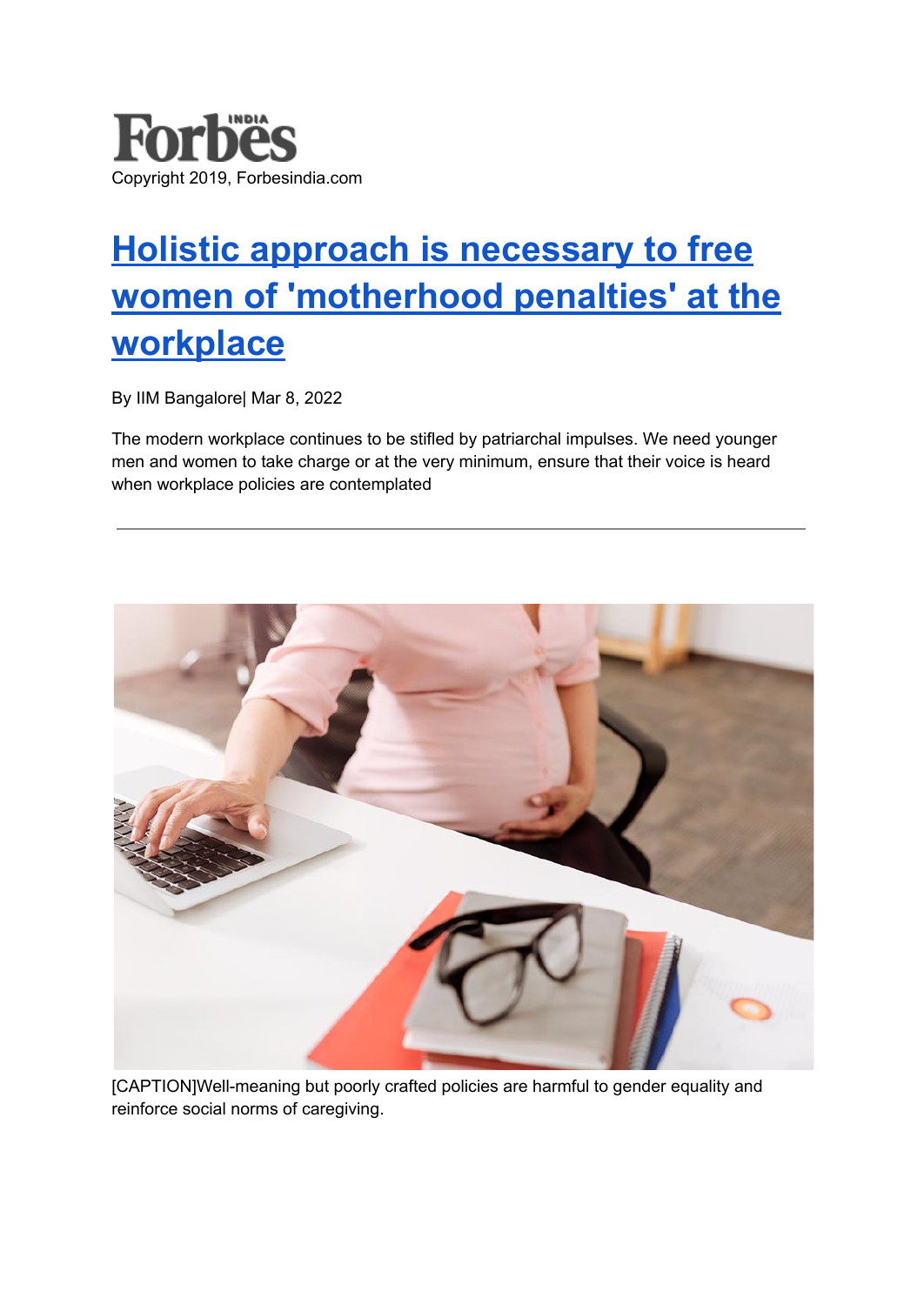## Image: Shutterstock[/CAPTION]

Ambitious, aggressive, who ruthlessly dealt with competitors, and worked hard to nurture and grow her brand identity in a male-dominated sexist industry. If you wonder who fits this description, it is none other than India's melodious and beloved daughter, Lata Mangeshkar, laid to rest a few weeks ago. The encomiums that poured in described her as the breadwinner of a struggling family, loving and caring, and giving up her childhood to cater to her family. Our collective hearts melted. Both these descriptions of Lata Mangeshkar are accurate. But the glowing tributes and obituaries almost exclusively focused on her warm, loving nature, and any references to her competitive streak were brief and apologetic in tone. But why? Do these words dim her aura as a woman or as an artist? This is another example of how shackled we are to the gendered roles in society. The [language](https://www.forbesindia.com/article/stanford/the-language-of-gender-bias-in-performance-reviews/71073/1) we use not only reveals our biases but also restricts our imagination of what we are capable of as individuals.

The modern workplace continues to be stifled by patriarchal impulses. While much has improved, true gender equality remains elusive. Overt gender discrimination in hiring is not permissible anymore. The Women, Business and Law database shows that most countries have some form of legislation that prevents blatant discrimination, even as other forms of gender discrimination are legal (access to credit, for example). However, legislation cannot strike down insidious forms of gender discrimination that come into play because management leadership (usually dominated by men) is tied to social norms that assign prescribed roles to men and women.

Recent evidence from developed and developing countries show a ['motherhood](https://www.forbesindia.com/blog/enterprise/need-of-the-hour-family-focused-policies-to-help-advance-gender-parity-at-a-faster-pace/) penalty' or a negative impact of childbirth on working women. Mothers exit the workforce or reduce their hours of work. These activities impact women's earnings in the immediate or long term. Or women move to jobs that are family-friendly and offer flexible timings. Again, these, too, have a cost that may not be immediately apparent. Research shows that in certain careers, flexibility is penalised; there is a nonlinear relationship of earnings with hours worked. The ideal worker for many companies is available to work long hours can forgo evenings and weekends at short notice. These individuals are remunerated highly for their non-flexible presenlce at the workplace. Interestingly, no such penalty is experienced by fathers. Biology is responsible for pregnancy, childbirth, and breastfeeding differences between men and women. Social norms created childcare and social reproduction distinctions between men and women.

Well-meaning but poorly crafted policies are harmful to gender equality and reinforce social norms of caregiving. The Indian Maternity Benefit (Amendment) Act 2017 is an example. By providing maternity leave for six months only to mothers, the Act does a grave disservice to employed women. There are examples galore, particularly from Scandinavian countries, that have tried variations of family leave that gives compulsory paternity and maternity leave and some options to combine them. The country governments partly bear these expenses. The paternity leave provision in the Indian Maternity Benefits Amendment Act is a measly two weeks. This Act has made it more costly to recruit young women as there is no government sharing of costs. It does not require much to figure out how companies will respond.